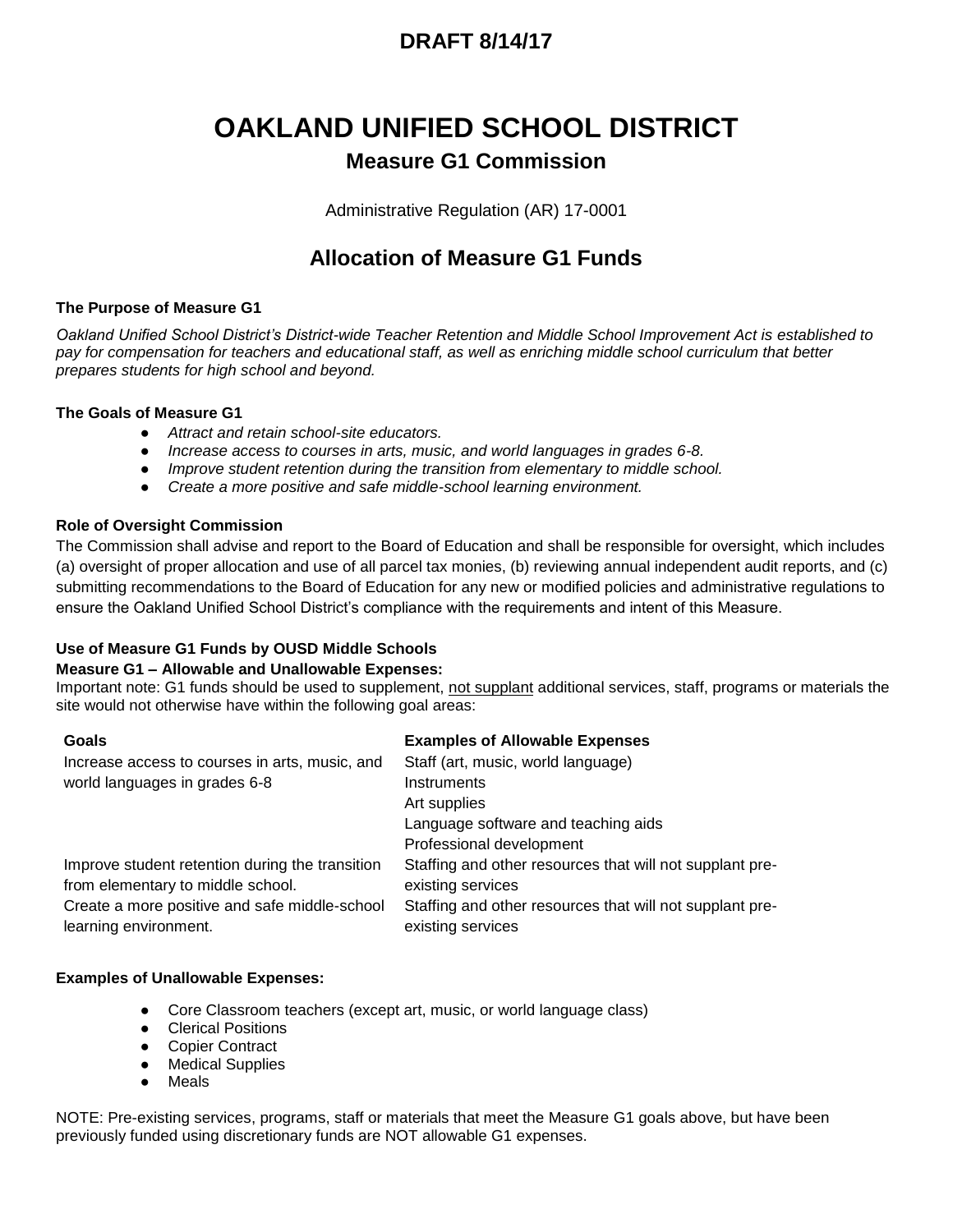No Measure G1 funds can be used until a site's proposal has been recommended by the Measure G1 Commission for approval, and has been approved by the School Board. Likewise, no staff can be hired using Measure G1 funds until a site's proposal has been recommended by the Measure G1 Commission for approval, and has been approved by the School Board.

Sites must complete a diagnostic self-assessment of the school's curricular and safety needs, including an assessment of community demand for arts, music, and language education. Both school staff, and school community, must be engaged in the self-assessment process. These engagements must be documented and submitted with site proposals to the Commission as part of the approval process. Use of G1 funds should prioritize gaps in the categories identified as a result of the self-assessment process.

The following types of data must be provided as evidence along with the proposal for services and programs:

Art - Self assessment Music - Self assessment World Language - Self assessment Elementary to Middle School retention - Enrollment data and analysis Safe and Positive School Culture - School Performance Framework data: URF, Suspensions, California Healthy Kids Survey (CHKS) data

Decisions to eliminate funding for existing services, staff, programs or materials in order to use Measure G1 funds is considered supplanting and are not allowable.

If there is an unexpected variance in the estimated cost of a Measure G1 expenditure articulated in the proposed and approved plan, the site has the discretion to increase or reduce allocations of funds to expenditures by up to 15% above or below the allocation, provided those expenditures already exist in their approved plan, and that such a change does not exceed the total site allocation of funds. If such action is taken, sites must report these changes to the Measure G1 Commission by the following Measure G1 Commission convening. Sites may not adjust expenditures by more than 15%, nor change the purpose of an expenditure without submitting a revised plan to the Measure G1 Commission for approval.

### **Measure G1 Funding Information**

Measure G1 has two primary components: (1) pay raises for "school site educators" and (2) Middle School Grants designed to achieve the goals outlined above with clear accountability measures.

For the 2017-18 school year, OUSD middle schools and district charter schools will not receive funds for #1 above: pay raises for school site educators. For the 2017-18 school year, OUSD middle schools and district charter schools will receive 50% of the total estimated yearly allocation for #2 above: middle school grants. This will be calculated in the following way:

- 1. Estimated number of parcels (based on previous Measure N calculations)
- 2. Dollar amount per parcel
- 3. Total estimated parcel revenue based on number of parcels multiplied by dollar amount per parcel
- 4. Subtraction of County collection fee
- 5. Subtraction of 1% administrative cost for District oversight to determine net estimated parcel tax revenue
- 6. Determine percent of students enrolled in OUSD middle schools and percent enrolled in charter (adjusted by LCFF and residency percentage)
- 7. Allocate net revenue from step 5 to charter and district middle schools according to enrollment percentages in step 6.
- 8. Set aside 65% of totals in step 7 for school site educator pay raises.
- 9. Of 35% remaining for Middle School Grants, 50% will be allocated to OUSD middle schools and district charter schools based on projected 6-8 grade enrollment (adjusted by LCFF and Oakland residency). The remaining available funds (based on actual funds received) will be allocated the following school year. All charter schools that opt to use Measure G1 funds during 2017-18 are responsible for financing their Middle School Grants until the parcel tax funds are distributed. OUSD will not be responsible in any way for advance funding of Middle School Grants for district charter schools.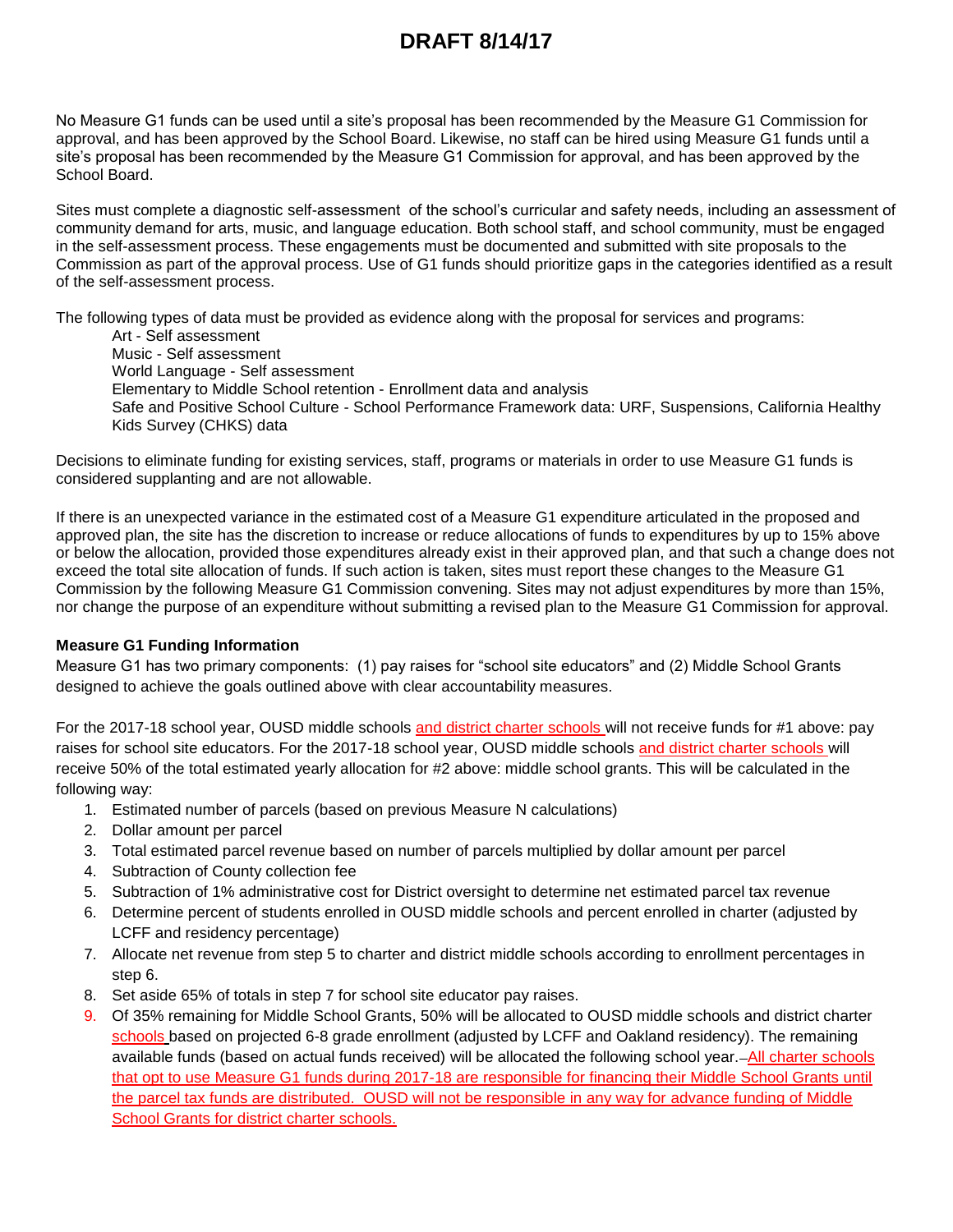Once a reportable enrollment count occurs in the fall of 2017, and total tax revenues are collected in spring of 2018, a final calculation will be made to reconcile any discrepancies in the allocation to OUSD middle schools. The remaining balance of funds (approximately 50% of the total allocation, plus or minus any reconciliation) will be allocated for the 2018-19 school year. 2018-19 allocations will require each site to submit a proposal to the Measure G1 Commission for recommended approval by the Board of Education.

Thereafter, Measure G1 sites will receive 100% of their allocation (contingent on Commission recommendation and approval from the Board of Education). This will be based on the calculation at the end of the prior fiscal year when both payments of annual parcel tax revenues will have been received by the District (see payment distribution below). The G1 revenues will be allocated as follows:

Step One: District Receives PARCEL TAX REVENUES

Step Two: (Subtract 1% Administrative Fee for District Administration)

Step Three: Divide remaining Parcel Tax Revenues Proportionally:

| a. TOTAL District Revenues:               | b. TOTAL Charter Revenues:                |
|-------------------------------------------|-------------------------------------------|
| Proportionate # of Oakland Middle School  | Proportionate # of Oakland Middle School  |
| Students adjusted by                      | Students adjusted by                      |
| Local Control Funding Formula & residency | Local Control Funding Formula & residency |

Step Four: Divide Total District Revenues and Total Charter Revenues as Follows:

| a. Divide Total District Revenues:             | b. Divide Total Charter Revenues:              |
|------------------------------------------------|------------------------------------------------|
| • 65% - School Site Educator raises            | * 65% - School Site Educator raises            |
| (all get same percentage)                      | (all get same percentage)                      |
| • 35% - Middle School Grants                   | * 35% - Middle School Grants                   |
| (based on LCFF enrollment of Oakland students) | (based on LCFF enrollment of Oakland students) |

### **\* Key Definitions:**

- **Eligible students= students who are residents of the city of Oakland**
- **Projected LCFF Enrollment = CALPADS enrollment data from the prior year weighted by Unduplicated Pupil Percentage from the Local Control Funding Formula (LCFF)**
	- **Confirmed LCFF Enrollment by School Type**
		- OUSD Middle Schools **20 Day Count**
		- OUSD Alternative Education Middle School **Highest Reported Attendance from**
		- **previous year**
		- Charter schools **First Attendance Report** that is submitted to the Office of Charter Schools during September

### **For Budget Planning purposes, sites should use the CALPADS counts of the prior year to do budget planning.**

● Prior to **CALPADS** data release, school planning for budgeting should be based on the prior year "Confirmed Enrollment" or previous year's CALPADS data. District or charters can use their local context and projections in order to identify the enrollment that will be used for instructional program development to do long term planning.

### **Calculation and Distribution of Measure G1 Funds to Site**

All district and charter schools will be required to present a proposal to the Measure G1 Commission articulating their plan for use of the Measure G1 allocation for the following fiscal year. Disbursement of Measure G1 funds will require prior approval of said plan by the Measure G1 Commission and the Oakland School Board of Education. A draft template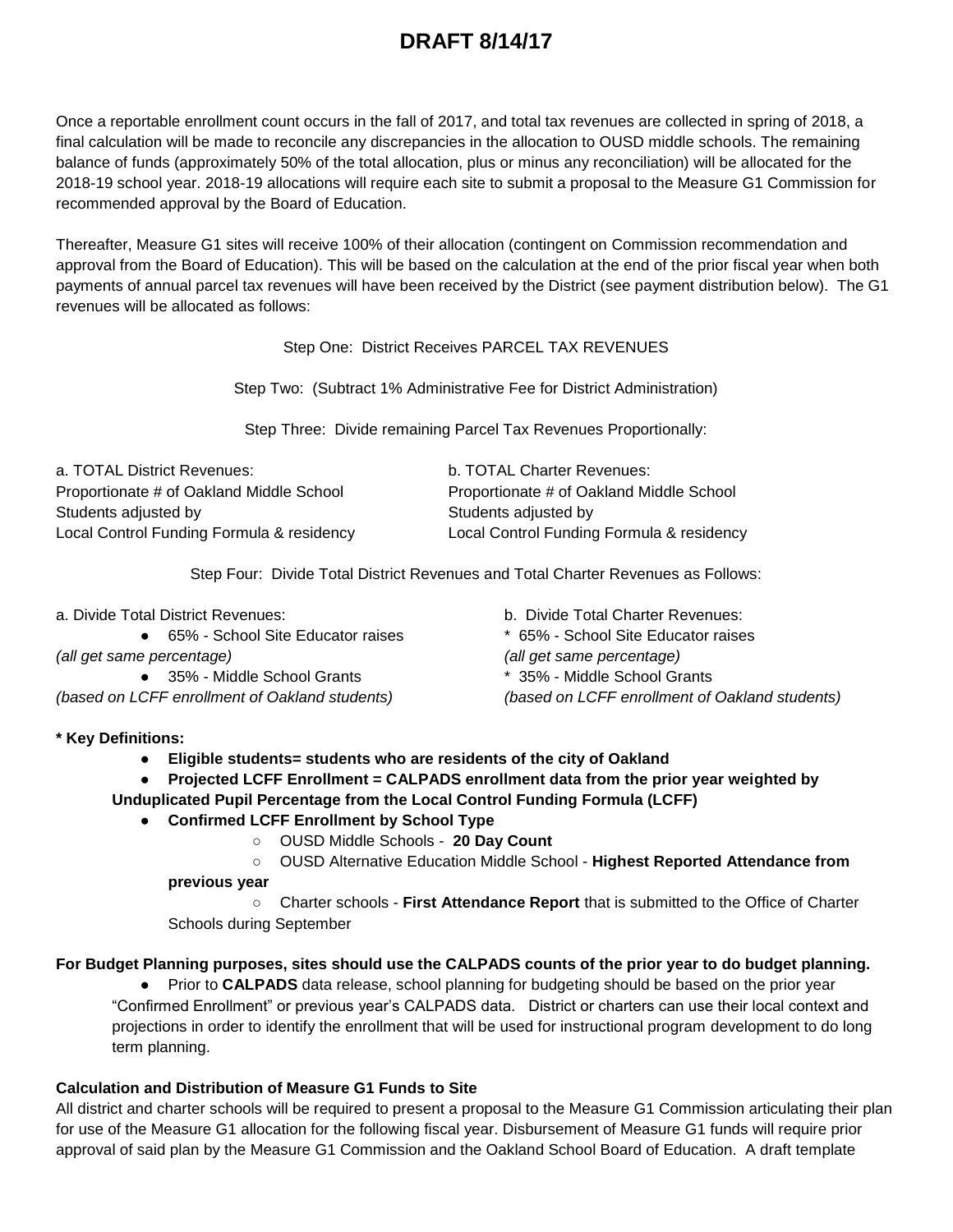proposal is attached. Each proposal must contain accountability measures aligned to the Measure G1 goals. For each subsequent funding year, schools must report to the Measure G1 Commission the school's measurement of success in achieving its Measure G1 goals based on its accountability standards.

If a site proposal is not approved by the Measure G1 Commission, the site will have an opportunity to revise and resubmit their proposal to the Commission based on a timeline determined by the Commission. Until a site's proposal has been approved, no funds can be utilized by the site and no onboarding of staff using Measure G1 funds can occur.

### **Payment Distribution for 2019-20 and all years thereafter for the duration of the parcel tax will be based on CALPADS enrollment data for the previous fiscal year. Funds will be disbursed on July 1 of each year (contingent on approval by the Commission and Board of Education).**

- OUSD Middle Schools will have their funding loaded into their Budget Development Tool for planning purposes and then loaded into the school budget in the 1st week of July.
	- Charter schools will be issued a check to the school.

**If a school does not have CALPADS enrollment data** due to adding a grade level, then the school must undergo an appeal process and present the logic by which they are requesting any additional funding.

### **Measure G1 Carry Over**

Middle schools can rollover all unexpended Measure G1 budget allocations from one fiscal year to the next fiscal year, for a period not to exceed three consecutive fiscal years.

If funds are to be carried over from one year to the next, sites must complete a ["Carryover Justification"](https://docs.google.com/document/d/1k6gtyfMfeB6QudSHG50eoVkMzvPcDGUtY2p5fmjcpKU/edit) form that identifies why the funds were not expended (barriers to progress) and identifies a clear use of the funds in the next fiscal year that are linked to the Measure G1 outcomes and addresses the root causes or builds on the strategies that the school is hoping to leverage for change.

Any unexpended funds at the end of the 3-Year Education Improvement Plan cycle will be added into the Measure G1 "Contingency Fund."

### **Carry Over Disbursement:**

All unexpended Measure G1 budget allocations that are carried over from the previous year will be dispersed as follows:

● 15% of the total carry over amount of each school site will be set aside for planning and reflective tactics that support deeper learning at the school site which could include but is not limited to site visits, conference attendance, staff retreats, etc..

● The remaining carryover amount will be dispersed to the school based on previous year's allocations and must be aligned to the school's Measure G1 strategies or specifically target the root causes.

### **Measure G1 "Contingency Fund"**

All Measure G1 revenue not allocated to schools and administration shall be held in reserve and maintained as a "Contingency Fund" that the Measure G1 Commission can recommend to the Board to support:

- Stepdown funding due to the expiration of the Measure G1's 12 year term.
- Negative financial impact to middle schools based on rising or decreasing overall enrollment
- Measure G1 revenue short falls.
- Increases in funding based on changing middle school enrollment.

In addition, if recommended by the Measure G1 Commission and approved by the OUSD School Board these funds can be used to support:

● Multi-site innovative programs and pilots that will continue to better student outcomes and can be applied

across the system or deepen the learning of Oakland's network of schools.

● Site visits